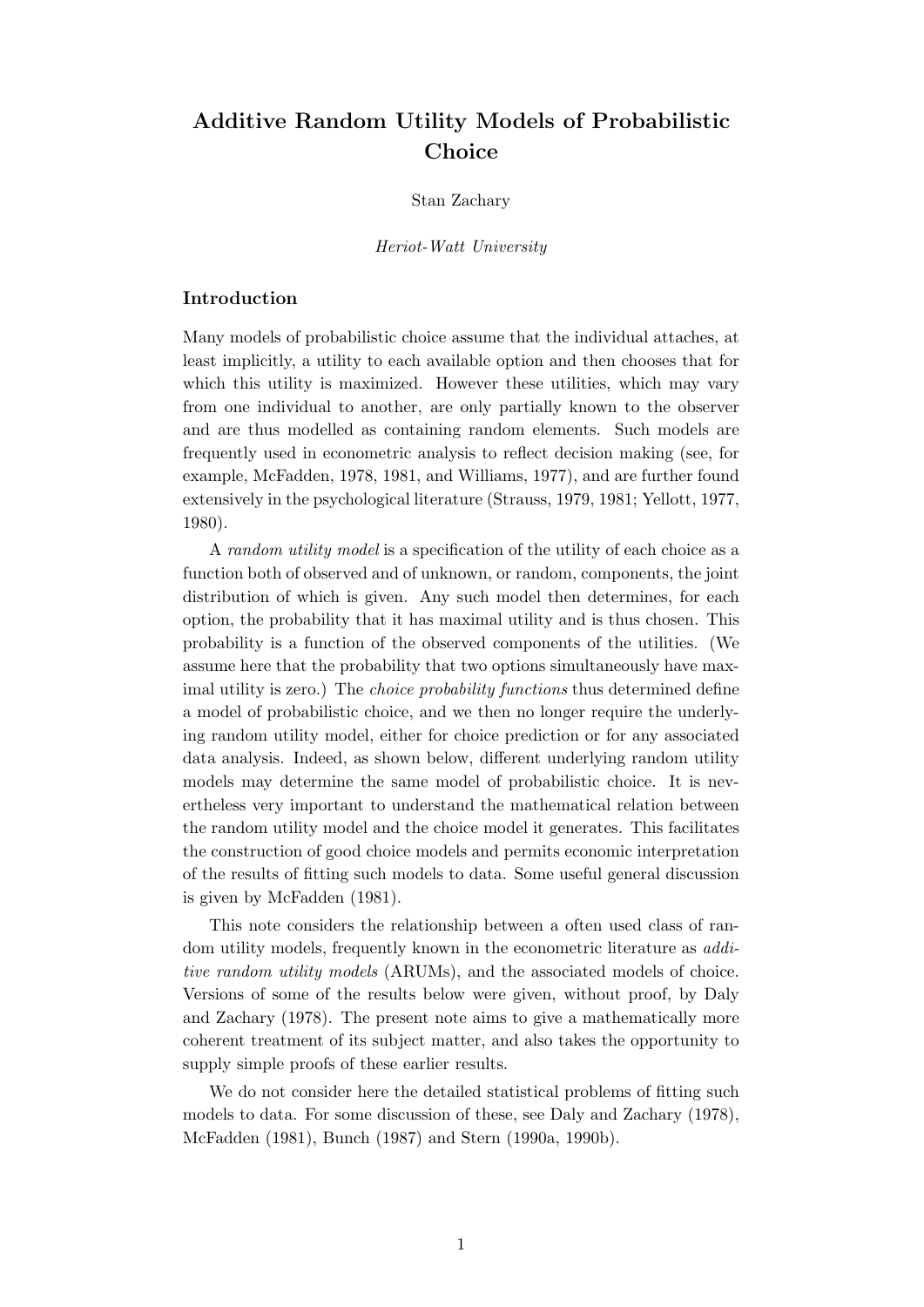#### ARUMs and their surplus functions

Consider the common random utility model for choice and ranking within a finite set of possible *options*  $\{1, \ldots, n\}, n \geq 2$ , in which the utility associated by the individual with each option  $i$  is given by

<span id="page-1-0"></span>
$$
U_i(z_i) = z_i + X_i, \qquad 1 \le i \le n. \tag{1}
$$

Here each  $z_i \in \mathbb{R}$  (the set of real numbers) represents the observable component of the utility of the option i, and  $X_1, \ldots, X_n$  are not necessarily independent random variables defined on some underlying probability space, the probability measure of which we shall denote by P. (When the model is used in a population, as in statistical applications,  $z_1, \ldots, z_n$  typically vary according to the individual, while the underlying joint distribution of  $X_1, \ldots, X_n$  is assumed to remain the same for all members of the population.) The individual is assumed to choose the option of maximum utility. (Note that the model also permits the set of options available to an individual to be restricted: for each unavailable option i we simply let  $z_i \to -\infty$ .) We shall further assume that the joint distribution of  $X_1, \ldots, X_n$  is absolutely continuous. This assumption will be satisfied in almost all applications. It follows in particular that the individual's choice is well-defined with probability one. We refer to such models as *additive random utility* models (ARUMs)—the additive form clearly requires that the utility measures  $z_i$  be constructed in such a way that this formulation is appropriate. In an econometric context such models are often known as additive income random utility maximising models—see McFadden (1981), while in a psychological context, Strauss (1979) and Yellott (1980) refer to them as generalized Thurstone models.

For each  $\boldsymbol{z} = (z_1, \ldots, z_n) \in \mathbb{R}^n$ , define the random variable

$$
U_{\max}(\boldsymbol{z}) = \max_{1 \leq i \leq n} U_i(z_i),
$$

and for each i,  $1 \leq i \leq n$ , let

$$
p_i(\mathbf{z}) = \mathbf{P}(U_{\text{max}}(\mathbf{z}) = U_i(z_i)).
$$

Thus  $p_i(z)$  is the probability that the individual chooses option i, and in particular

<span id="page-1-1"></span>
$$
\sum_{i=1}^{n} p_i(z) = 1.
$$
 (2)

Further the absolute continuity of the joint distribution of  $X_1, \ldots, X_n$  ensures that each of the functions  $p_1, \ldots, p_n$  is continuous. These functions are referred to as the choice probability functions generated by the ARUM [\(1\)](#page-1-0).

Note that we may rewrite the definition of the choice probability functions  $p_1, \ldots, p_n$  as

$$
p_i(\mathbf{z}) = \mathbf{P}(z_i + X_i \ge z_j + X_j \ \forall \ j \neq i)
$$
  
=  $\mathbf{P}(X_j - X_i \le z_i - z_j \ \forall \ j \neq i), \qquad \mathbf{z} \in \mathbb{R}^n, \quad 1 \le i \le n.$  (3)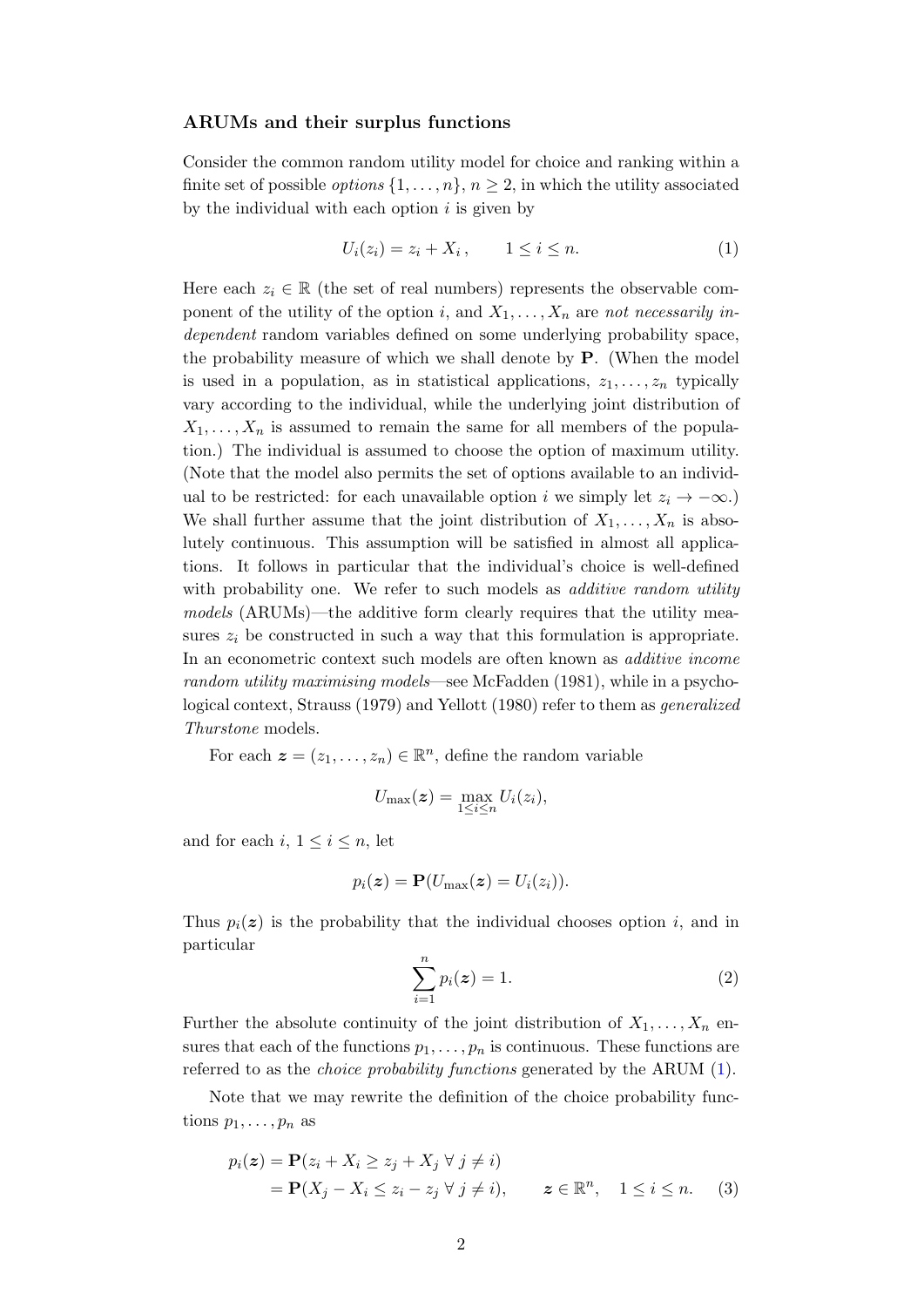Thus, for each i, the function  $p_i$  determines, and is determined by, the joint distribution of the random variables  $X_j - X_i$ ,  $j \neq i$ ; further, for every other  $k \neq i$ , the joint distribution of the random variables  $X_j - X_k$ ,  $j \neq k$ , is easily seen to be determined by that of the random variables  $X_j - X_i$ ,  $j \neq i$ . It follows that any one of the functions  $p_i$  determines the remainder.

We shall say that two ARUMs are *equivalent* if and only if they generate the same set of choice probability functions, which, for every  $i$ , is the same as the requirement that the joint distribution of the random variables  $X_j - X_i$ ,  $j \neq i$ , is the same for both models. If the only observables of a ARUM [\(1\)](#page-1-0) are the vector  $z$  and the option actually chosen, then equivalent ARUMs are essentially the same. Indeed this remains true even if rankings of options are observable, since the probability of each ranking again depends solely on the joint distribution of the differences of the random variables  $X_1, \ldots, X_n$ . Thus, in either of these circumstances, it will be sufficient for applications to identify choice models up to equivalence. Specification of a particular ARUM model within an equivalence class is primarily a matter of mathematical convenience. (Some other authors have used broader concepts of equivalence of ARUMs, allowing two models to be called equivalent if their choice probability functions are suitably related to each other, for example through a linear transformation of their arguments. The definition of equivalence used here is made for clarity of mathematical exposition.)

Given a ARUM of the form  $(1)$ , define its associated *surplus function*  $u:\mathbb{R}^n\to\mathbb{R}$  by

$$
u(\boldsymbol{z}) = \mathbf{E}(U_{\max}(\boldsymbol{z})),
$$

where the random variable  $U_{\text{max}}$  is as defined earlier, and  $\bf{E}$  denotes expectation with respect to the probability measure P. (In an econometric context, the surplus function is essentially a consumer surplus function, with the understanding that, in the model, some option must be chosen—again see McFadden (1981).) Lemma [1](#page-2-0) below is more or less standard. In the present context it is due to Harris and Tanner (1974), although we give here a more careful proof.

Given a real-valued function  $f$ , say, of one or more real variables, let  $D_i f$  denote its partial derivative (where this exists) with respect to its  $i^{\text{th}}$ argument, and let  $D_{ij}f = D_i(D_jf)$ , etc.

<span id="page-2-0"></span>Lemma 1. For a ARUM with surplus function u, each of its choice probability functions  $p_i$ ,  $1 \leq i \leq n$ , is given by  $p_i = D_i u$ .

*Proof.* For each  $i, 1 \leq i \leq n$ , define the vector  $e_i = (e_{i1}, \ldots, e_{in})$  by  $e_{ij} = 1$ if  $j = i$ ,  $e_{ij} = 0$  otherwise. Then, for every z and every  $h \geq 0$ ,

$$
U_{\max}(\boldsymbol{z}+h\boldsymbol{e}_i)=\max(U_1(z_1),\ldots,h+U_i(z_i),\ldots,U_n(z_n)).
$$

On taking expectations both for  $h > 0$  and  $h = 0$ , it follows easily that

$$
hp_i(z) \leq u(z+he_i) - u(z) \leq hp_i(z+he_i).
$$

A similar result holds with z replaced by  $z - he_i$ . The lemma now follows on dividing by h, letting  $h \to 0$  and using the continuity of  $p_i$ .  $\Box$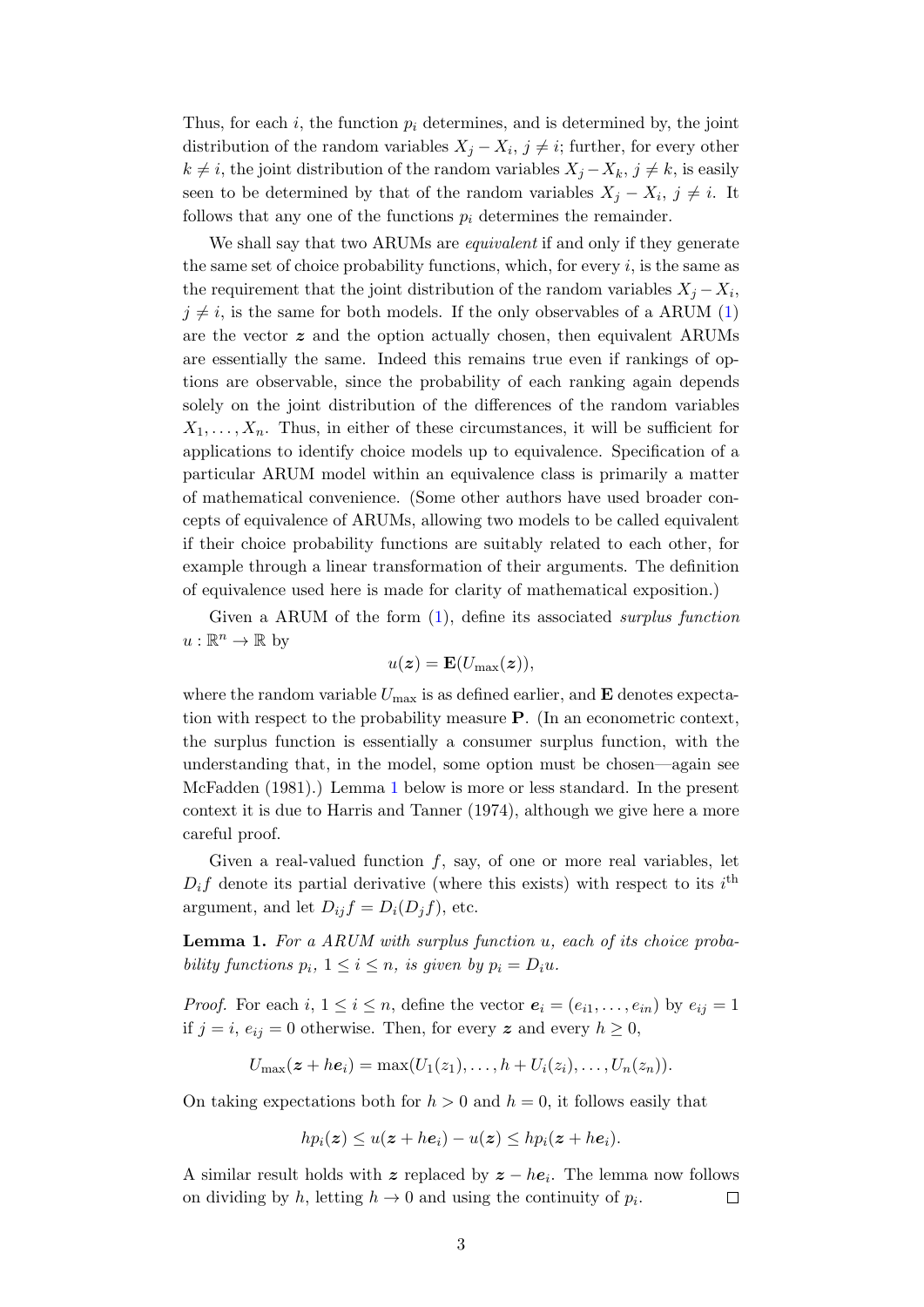It follows that a ARUM is identified up to equivalence by its surplus function. Conversely, from the relation

$$
u(z) = E(X_1) + E(\max_{1 \le i \le n} (z_i + X_i - X_1)),
$$

it follows that equivalent ARUMs have surplus functions differing by at most an additive constant.

Theorem [2](#page-3-0) below is an improved version of a result published, without proof, by Daly and Zachary (1978). (The original version becomes the present corollary.) A proof of a variation of this result was subsequently given by McFadden (1981), but that given below is considerably simpler. The revised statement of Theorem [2](#page-3-0) also owes much to McFadden. For every vector  $\boldsymbol{z} = (z_1, \ldots, z_n) \in \mathbb{R}^n$  and every  $t \in \mathbb{R}$ , let  $\boldsymbol{z} + t$  denote the vector  $(z_1 + t, \ldots, z_n + t).$ 

<span id="page-3-0"></span>**Theorem 2.** A function  $u : \mathbb{R}^n \to \mathbb{R}$ , for which the n<sup>th</sup> mixed partial derivative  $D_{1,...,n}u$  exists everywhere, is the surplus function of a ARUM if and only if

- (S1)  $u(z+t) = u(z) + t$  for all  $z \in \mathbb{R}^n, t \in \mathbb{R}$ ,
- (S2) for all i, j with  $i \neq j$ ,  $\lim_{z \to \infty} D_i u(z) = 0$  (for all fixed  $z_k$ ,  $k \neq j$ ),
- (S3)  $(-1)^{n-1}D_{1,\ldots,n}u$  is everywhere non-negative.

*Proof.* Consider first a ARUM [\(1\)](#page-1-0) with surplus function u such that  $D_{1,...,n}u$ exists everywhere. The condition (S1) is then immediate from the definition of  $U_{\text{max}}$  and u. The condition (S2) is immediate from Lemma [1](#page-2-0) and [\(3\)](#page-1-1) (since  $P$  is a probability measure), while, also from Lemma [1](#page-2-0) and [\(3\)](#page-1-1), the condition (S3) simply states that the joint density of the random variables  $X_i - X_n$ ,  $1 \leq i \leq n-1$ , should be non-negative.

Conversely, suppose that the function u is such that  $D_{1,...,n}u$  exists everywhere and satisfies the conditions (S1)–(S3). Note that from (S1),

<span id="page-3-2"></span>
$$
D_n u(z+t) = D_n u(z), \qquad z \in \mathbb{R}^n, t \in \mathbb{R}.
$$
 (4)

Note also that, by differentiating  $(S1)$  with respect to t,

$$
\sum_{i=1}^{n} D_i u(\mathbf{z}) = 1.
$$
 (5)

Define the function  $F: \mathbb{R}^{n-1} \to \mathbb{R}$  by

<span id="page-3-1"></span>
$$
F(z_1, \ldots, z_{n-1}) = D_n u(-z_1, \ldots, -z_{n-1}, 0). \tag{6}
$$

We show that F is a distribution function. From  $(6)$  and the condition  $(S3)$ ,  $D_{1,...,n-1}F$  exists everywhere and is non-negative. Further, from [\(6\)](#page-3-1) and the condition (S2) with  $i = n$ ,

$$
F(z_1,\ldots,z_{n-1})=\int_{-\infty}^{z_1}\cdots\int_{-\infty}^{z_{n-1}}D_{1,\ldots,n-1}F_n(\zeta_1,\ldots,\zeta_{n-1})\,d\zeta_1\ldots\,d\zeta_{n-1}\tag{7}
$$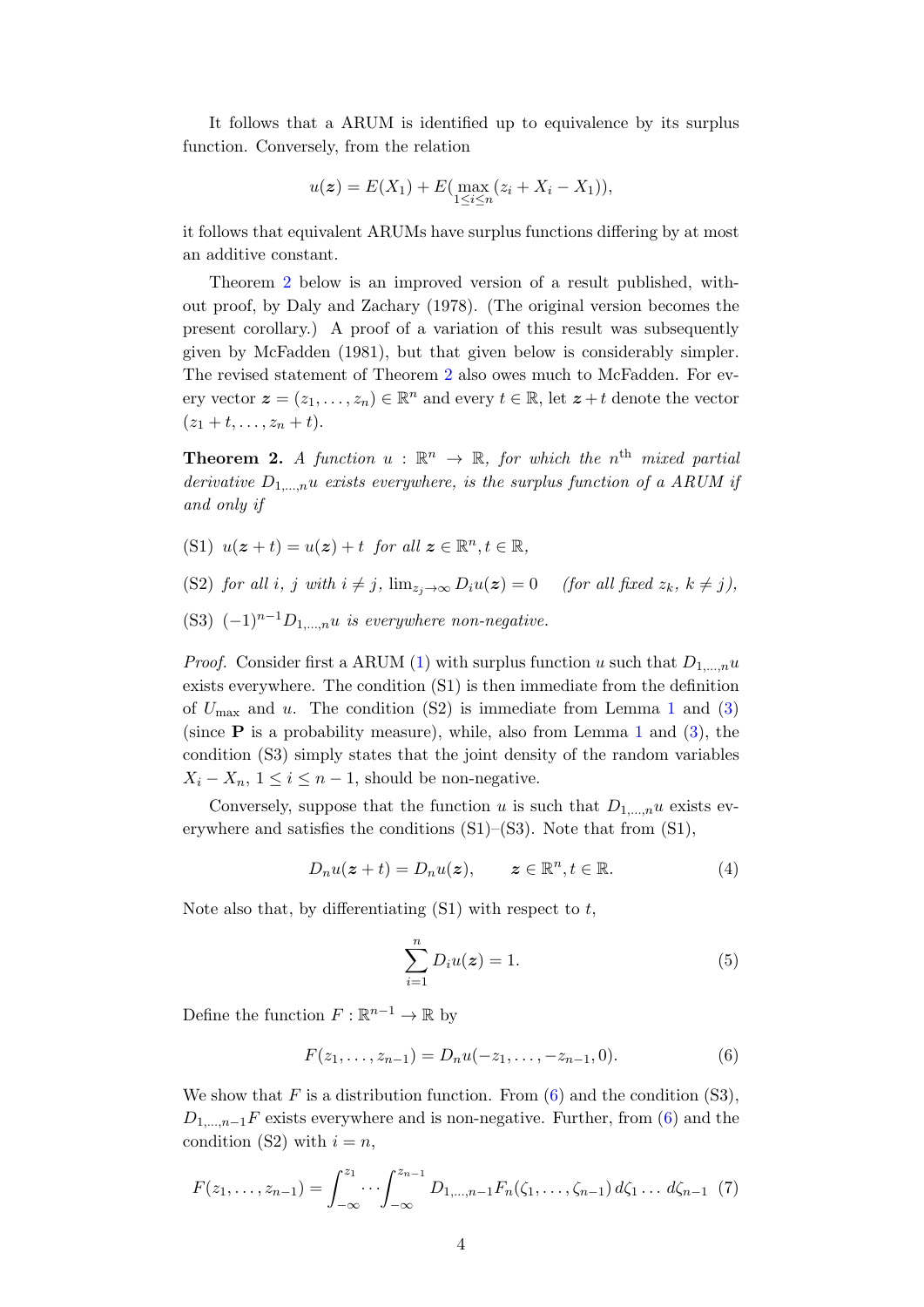Finally, from  $(4)$ – $(6)$  and the condition  $(S2)$ ,

$$
\lim_{t \to \infty} F(z_1 + t, \dots, z_{n-1} + t) = \lim_{t \to \infty} D_n u(-z_1 - t, \dots, -z_{n-1} - t, 0)
$$
  
= 
$$
\lim_{t \to \infty} D_n u(-z_1, \dots, -z_{n-1}, t)
$$
  
= 
$$
1 - \sum_{j=1}^{n-1} \lim_{t \to \infty} D_j u(-z_1, \dots, -z_{n-1}, t)
$$
  
= 1.

Thus F is a distribution function with density  $D_{1,\dots,n-1}F$ .

Now consider any ARUM [\(1\)](#page-1-0) in which the random variables  $X_i - X_n$ ,  $1 \leq i \leq n-1$ , have joint distribution function F. (For example we may take  $X_n = 0.$ ) Let  $u^*$  be its corresponding surplus function, and note that, by that part of the theorem already proved, the conditions (S1), (S2) are also satisfied when u is replaced by  $u^*$ . We show that u and  $u^*$  differ by at most an additive constant. It will then follow that  $u$  is the surplus function of the equivalent ARUM in which each of the random variables  $X_i$  is adjusted by this constant. From Lemma [1](#page-2-0) and  $(3)$ ,  $(6)$  and  $(4)$ ,

<span id="page-4-0"></span>
$$
D_n u^*(z) = F(z_n - z_1, ..., z_n - z_{n-1})
$$
  
= 
$$
D_n u(z_1 - z_n, ..., z_{n-1} - z_n, 0)
$$
  
= 
$$
D_n u(z).
$$

Thus, for some function  $g: \mathbb{R}^{n-1} \to \mathbb{R}$ ,

$$
u^*(z) = u(z) + g(z_1, \dots, z_{n-1}).
$$
\n(8)

For each  $i, 1 \leq i \leq n-1$ , by differentiating [\(8\)](#page-4-0) with respect to i, letting  $z_n \to \infty$  (keeping  $z_1, \ldots, z_{n-1}$  fixed) and using the condition (S2), both as it is stated and with u replaced by  $u^*$ , we obtain that  $D_i g$  is identically zero. Hence the function  $g$  is identically equal to a constant as required.  $\Box$ 

*Remark* 1. The requirement in Theorem [2](#page-3-0) that  $D_{1,...,n}u$  should exist everywhere may be dropped if the condition (S3) is re-expressed in terms of a suitable Radon-Nikodym derivative. We have given the theorem in the form most useful for the majority of applications.

Theorem [2](#page-3-0) has the following corollary, which re-expresses its results in terms of choice probability functions.

<span id="page-4-1"></span>**Corollary 3.** Suppose the functions  $p_i : \mathbb{R}^n \to \mathbb{R}$ ,  $1 \leq i \leq n$ , are such that, for each i,  $D_{1,\dots,i-1,i+1,\dots,n}$  exists everywhere. Then they form the choice probability functions of a ARUM if and only if

- (C1) for all i,  $p_i(z+t) = p_i(z)$ ,  $z \in \mathbb{R}^n$ ,  $t \in \mathbb{R}$ ,
- (C2)  $\sum_{i=1}^{n} p_i(z) = 1,$   $z \in \mathbb{R}^n$ ,

(C3) for all i, j with  $i \neq j$ ,  $\lim_{z_i \to \infty} p_i(z) = 0$  (for all fixed  $z_k$ ,  $k \neq j$ ),

(C4) for all i,  $(-1)^{n-1}D_{1,\dots,i-1,i+1,\dots,n}p_i$  is everywhere non-negative,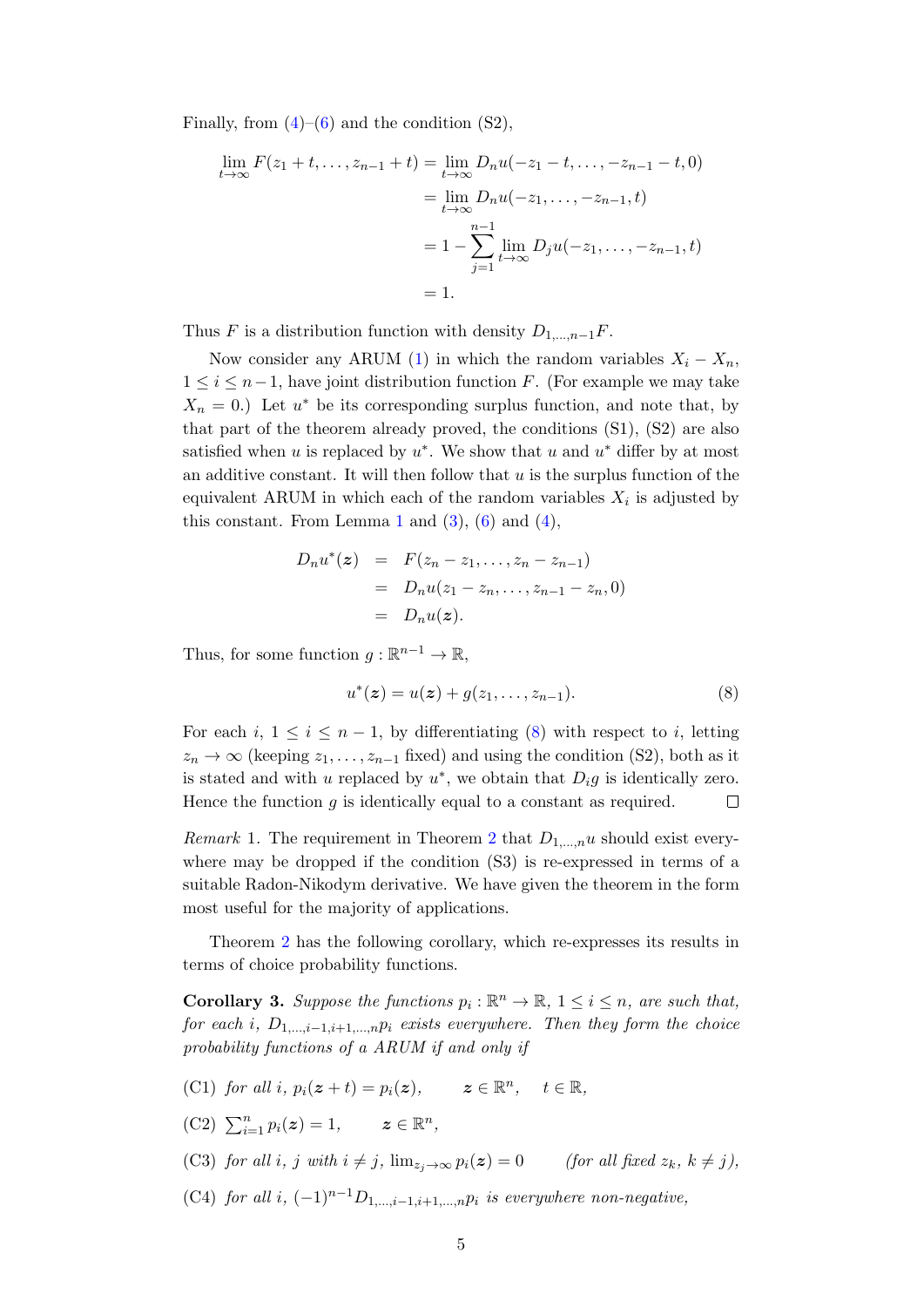(C5) for all i, j,  $D_i p_i = D_i p_j$ .

*Proof.* The 'only if' part of the result is immediate from Lemma [1](#page-2-0) and The-orem [2.](#page-3-0) Conversely, suppose that the functions  $p_1, \ldots, p_n$  satisfy the conditions  $(C1)$ – $(C5)$ . Then  $(C4)$  and  $(C5)$  ensure that there exists a function  $u: \mathbb{R}^n \to \mathbb{R}$  such that, for all i,  $p_i = D_i u$  (see Apostol, 1957, p. 296). Now consider the function of  $\boldsymbol{z} \in \mathbb{R}^n$  and  $t \in \mathbb{R}$  given by  $u(\boldsymbol{z} + t) - u(\boldsymbol{z}) - t$ . The conditions (C1) and (C2) ensure that the partial derivatives of this function, both with respect to  $z_1, \ldots, z_n$  and with respect to t, are all zero, so that this function is identically equal to a constant, which, by putting  $t = 0$ , is seen to be zero. Thus, using also the conditions  $(C2)$ – $(C4)$ , the function u satisfies the conditions  $(S1)$ – $(S3)$  of Theorem [2,](#page-3-0) and so is the surplus function of a ARUM with choice probability functions  $p_1, \ldots, p_n$ .  $\Box$ 

### Logit and nested logit models

This section considers the properties of what is perhaps the most commonly used class of ARUMs. For the reasons discussed in the previous section we identify these up to equivalence, so that each is most concisely described by its surplus function. The ARUMs considered all have the property that, for each pair of distinct options  $i$  and  $j$ , the distribution of the random variable  $X_i - X_j$  is logistic with mean zero, i.e. has a distribution function F given by

$$
F(x) = [1 + \exp(-\lambda x)]^{-1},
$$

for some  $\lambda > 0$ . (There is clearly no loss of generality in the requirement that the mean be zero.) We refer to this as the logistic distribution with parameter  $\lambda$ . Its variance is  $\pi^2/3\lambda^2$  (see Cox and Snell, 1989, p. 200). In the well-known simple multinomial logit model of choice the parameter  $\lambda$  is the same for all such pairs of options. In the nested multinomial logit model, considered in detail below, the parameter  $\lambda$  varies between different pairs of options.

For every integer  $n \geq 1$  and every  $\lambda > 0$ , define the function  $\theta_{n,\lambda} : \mathbb{R}^n \to$ R by

$$
\theta_{n,\lambda}(z) = \frac{1}{\lambda} \log \left( \sum_{i=1}^n \exp \lambda z_i \right).
$$

Note that

$$
\theta_{n,\lambda}(z+t) = \theta_{n,\lambda}(z) + t, \qquad z \in \mathbb{R}^n, \quad t \in \mathbb{R}, \tag{9}
$$

that

$$
D_i \theta_{n,\lambda}(z) = \frac{\exp \lambda z_i}{\sum_{j=1}^n \exp \lambda z_j}
$$
  
=  $\exp \lambda (z_i - \theta_{n,\lambda}(z)), \qquad z \in \mathbb{R}^n, \quad 1 \le i \le n,$  (10)

and that

<span id="page-5-0"></span>
$$
\sum_{i=1}^{n} D_i \theta_{n,\lambda}(z) = 1, \qquad z \in \mathbb{R}^n.
$$
 (11)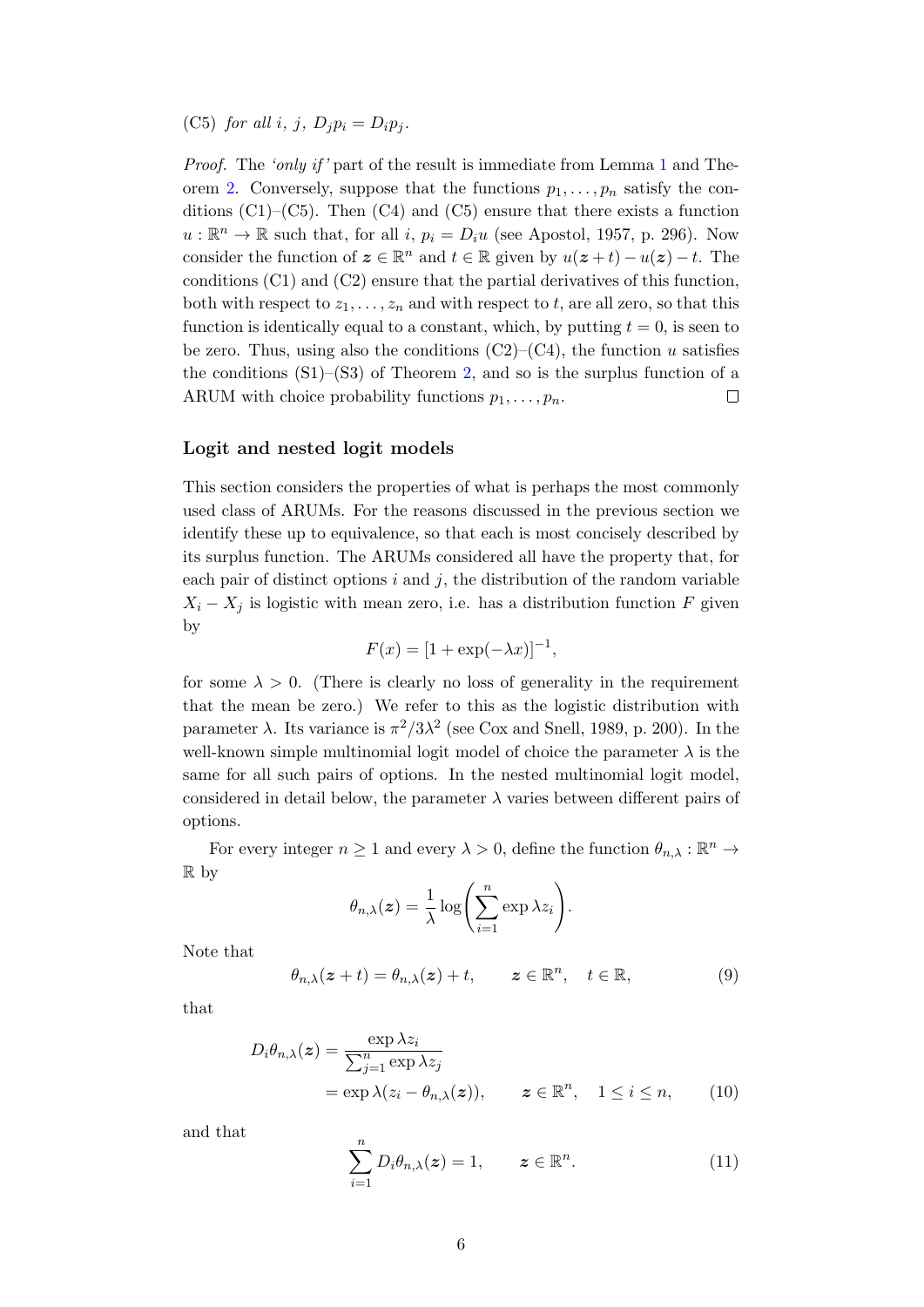For a set of options  $\{1, \ldots, n\}$ , the simple multinomial logit model (SMLM) with parameter  $\lambda > 0$  is the ARUM identified, up to equivalence, by the surplus function  $\theta_{n,\lambda}$ . The corresponding choice probability functions are thus given by  $p_1, \ldots, p_n$ , where

<span id="page-6-0"></span>
$$
p_i(z) = \frac{\exp \lambda z_i}{\sum_{j=1}^n \exp \lambda z_j}.
$$
 (12)

While it may be verified directly from Theorem [2](#page-3-0) that there do exist ARUMs with these surplus and choice probability functions, this is wellknown. (For a useful discussion of this and related theory, see Yellott (1977).) In particular Holman and Marley (cited in Luce & Suppes, 1965) have shown that one member of the equivalence class of such models is given by taking the joint distribution function  $F$  of the random variables  $X_1, \ldots, X_n$  in [\(1\)](#page-1-0) to be given by

$$
F(\boldsymbol{x}) = \exp\{-\sum_{i=1}^n \exp(-\lambda x_i)\},\
$$

where  $\mathbf{x} = (x_1, \ldots, x_n)$ . In this case the random variables  $X_1, \ldots, X_n$  are independent, each with the same double exponential distribution. For every ARUM [\(1\)](#page-1-0) in this equivalence class, and for every pair of distinct options i and j, it follows from [\(3\)](#page-1-1) and [\(12\)](#page-6-0) (by considering  $p_i$  and letting  $z_k \to -\infty$ for  $k \neq i$ ,  $k \neq j$ , that the distribution of  $X_j - X_i$  is logistic with parameter  $\lambda$ . Thus the variance in the relative evaluation of each such pair of options is the same for all pairs.

It is again well-known that, for  $n \geq 3$ , the SMLM is the only ARUM (identified up to equivalence) with strictly positive choice probability functions  $p_1, \ldots, p_n$  satisfying the condition that  $p_i(z)/p_j(z)$  is independent of  $z_k$  for all k with  $k \neq i$ ,  $k \neq j$ . (This condition is commonly known as Luce's Choice Axiom (Luce, 1959).) This result was proved by Strauss (1979, Theorem 2). His proof may be simplified as follows. Suppose that the choice probability functions  $p_1, \ldots, p_n$  satisfy the above condition. Then, using also the condition (C1) of Corollary [3,](#page-4-1) it follows that for all  $i, 2 \leq i \leq n$ , there exists some function  $f_i : \mathbb{R} \to \mathbb{R}$  such that  $p_i(z)/p_1(z) = f_i(z_i - z_1)$  for all z. Thus, from the condition (C2) of Corollary [3,](#page-4-1)

<span id="page-6-1"></span>
$$
p_i(z) = \frac{f_i(z_i - z_1)}{1 + \sum_{j=2}^n f_j(z_j - z_1)}, \qquad z \in \mathbb{R}^n.
$$
 (13)

Using also the condition (C5) for  $i > 1$ ,  $j > 1$ ,  $i \neq j$ , and putting  $z_1 = 0$ , we have that  $f_i'(z_i)/f_i(z_i) = f_j'(z_j)/f_j(z_j)$  for all  $z_i$ ,  $z_j$  (where ' denotes differentiation with respect to a single argument), so that there exists some constant  $\lambda$  such that, for all  $i > 1$ ,  $f_i'(z)/f_i(z) = \lambda$ . Using [\(13\)](#page-6-1) again, it follows that  $p_i$  is as given by [\(12\)](#page-6-0) for all  $i > 1$ , and so also for  $i = 1$  by the condition (C2). The condition (C3) ensures that  $\lambda > 0$ .

As remarked above, the SMLM has the property that, in the represen-tation [\(1\)](#page-1-0), the distribution of  $X_i - X_j$ , and in particular the variance of this distribution, is the same for all pairs of distinct options  $i$  and  $j$ . This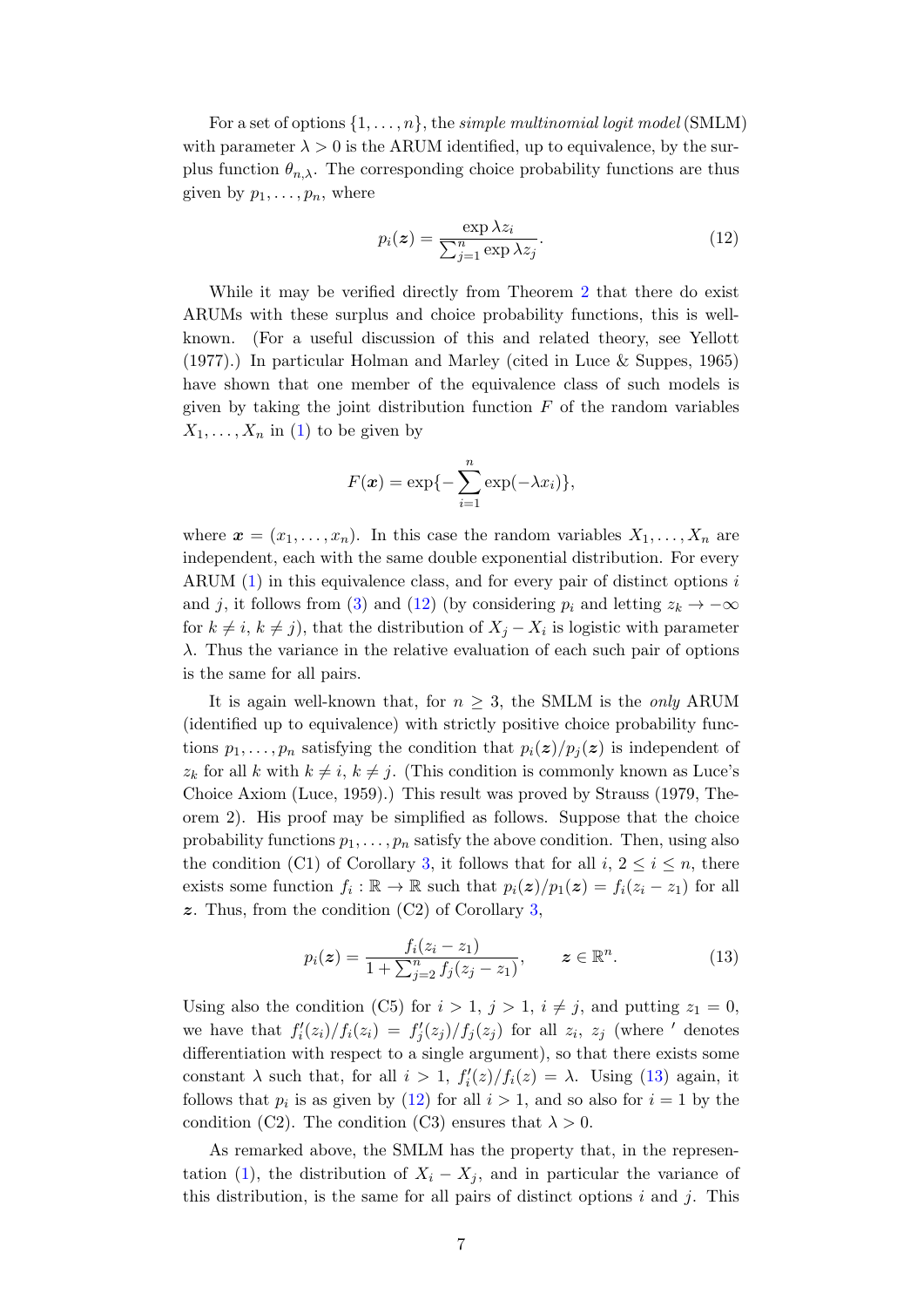property is generally accepted to be unduly restrictive. For example, two options may be perceived as being very similar to each other in comparison with a third. Thus the use of this model may even pose difficulties in the the definition of options. These problems are very considerably eased in the ARUM known as the nested multinomial logit model (NMLM), which we now discuss. (See also Daly and Zachary (1978) and McFadden (1978, 1981).) This model is so called because its mathematical expression imposes a formal hierarchical structure on the set of options  $\{1, \ldots, n\}$ . However we emphasize that it continues to model a simultaneous maximization of utility over this set.

For simplicity we define the model first in the case of three options. Given parameters  $\lambda > 0$ ,  $\nu > 0$ , define the function  $u : \mathbb{R}^3 \to \mathbb{R}$  by

<span id="page-7-0"></span>
$$
u(z) = \theta_{2,\nu}(z_1, \theta_{2,\lambda}(z_2, z_3)).
$$
\n(14)

For  $\nu = \lambda$  this is the surplus function of the SMLM with parameter  $\lambda$ . For general  $\lambda$ ,  $\nu$ , we may use Theorem [2](#page-3-0) to determine whether u remains the surplus function of some ARUM. The condition (S1) of that theorem is easily seen to be satisfied.

Since  $\lambda > 0$ ,  $\nu > 0$ , the condition (S2) is also readily seen to be satisfied. Finally, from the second of the two forms given for  $D_1u$ ,  $D_2u$ ,  $D_3u$  above and from [\(10\)](#page-5-0), it is easily checked that if  $\lambda \geq \nu$  then  $D_{123}u$  is non-negative everywhere. An explicit calculation gives

$$
D_{123}u(z) = \nu \exp\{-2\nu u(z) + (\nu - 2\lambda)\theta_{2,\lambda}(z_2, z_3) + \nu z_1 + \lambda z_2 + \lambda z_3\}
$$
  
 
$$
\times [\lambda - \nu + 2\nu \exp\{-\nu u(z) + \nu \theta_{2,\lambda}(z_2, z_3)\}],
$$

which, for  $\lambda < \nu$  and fixed  $z_2, z_3$ , becomes negative for all sufficiently large  $z_1$ .

It follows that  $u$  is the surplus function of a ARUM (the NMLM for three options) if and only if

$$
\lambda \ge \nu. \tag{15}
$$

When this condition holds the joint distribution of the random variables  $X_1, X_2, X_3$  in the representation [\(1\)](#page-1-0) is such that, for  $j = 2, 3, X_j - X_1$  has a logistic distribution with parameter  $\nu$  (variance  $\pi^2/3\nu^2$ ), while  $X_2 - X_3$ has a logistic distribution with parameter  $\lambda$ .

Thus, in the interpretation of the model, for  $\lambda$  strictly greater than  $\nu$ , the variation in the relative perception of options 2 and 3 is less than that for either of the other two pairs. This model is therefore natural in those applications in which the options 2 and 3 are more closely related to each other than is either to option 1. In extreme situations it may not be clear that the options 2 and 3 should be regarded as distinct. There is no problem with the model here: for fixed  $\nu$ , as  $\lambda \to \infty$ ,  $\theta_{2,\lambda}(z_2, z_3) \to \max(z_2, z_3)$ , and the model approaches in the obvious sense a two-option simple logit model with parameter  $\nu$  in which the choice is between the option 1 and the pair  $\{2, 3\}$ , the further choice between the options 2 and 3 being made deterministically.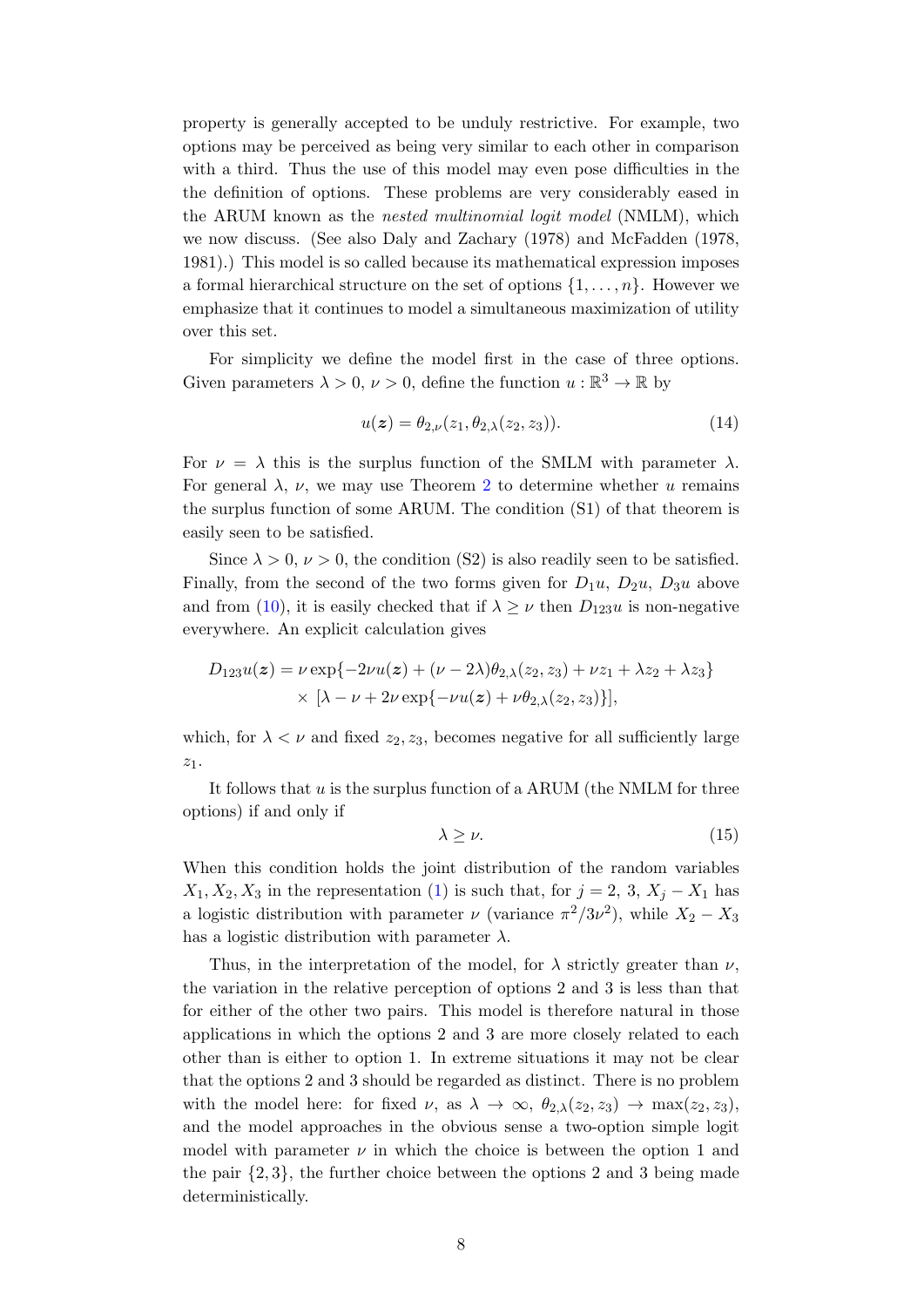Again, for  $\lambda \geq \nu$ , it may be helpful to exhibit a particular member of the equivalence class of ARUMs  $(1)$  with surplus function u given by  $(14)$ . One such is the *generalized extreme value model* in which the joint distribution function F of  $X_1, \ldots, X_n$  is given by

$$
F(\boldsymbol{x}) = \exp[-\exp(-\nu x_1) - \{\exp(-\lambda x_2) + \exp(-\lambda x_3)\}^{\nu/\lambda}]
$$

(see McFadden, 1978, 1981, Strauss, 1981). (It may also be verified directly that this is a distribution function if and only if  $\lambda \geq \nu$ .)

#### Concluding remarks

Choice models based on the maximization of (random) utilities have considerable logical coherence and are readily interpretable. The preceding discussion has illustrated this in the case of ARUMs. In particular, the nested multinomial logit models considered in the previous section constitute a fairly flexible family of ARUMs, with the same good statistical properties as are possessed by simple logit models for the analysis of binary data (Cox and Snell, 1989). In many situations the most appropriate member of this family will not be (or even be close to) a simple multinomial logit model.

Nevertheless NMLMs continue to place some constraints on the variance structure of the random variables  $X_1, ..., X_n$  in the representation [\(1\)](#page-1-0). For example, in the three-option model discussed in the previous section, the variance of  $X_2 - X_1$  is equal to that of  $X_3 - X_1$ , and is greater than or equal to that of  $X_2-X_3$ . These conditions, and in particular the latter, are to some extent natural in many circumstances. (Recall that the square roots of these three variances must at least satisfy the obvious triangle inequality.) However these constraints are not always entirely appropriate. Börsch-Supan (1990) has shown that it is possible to construct ARUMs which have the property that, for values of their arguments within a restricted range (which may be sufficient for a particular application), their choice probability functions agree with those of NMLMs, but which require weaker constraints on their parameters than necessarily exist on those of the latter.

It should be remembered, however, that ARUMs form a relatively simple class of random utility models. In particular, for every such model, the utility of each option depends on its observable component only through its location parameter. In applications ARUMs are perhaps best regarded as good first approximations.

Acknowledgement. The author grateful to Tony Marley for help with the background research for this note.